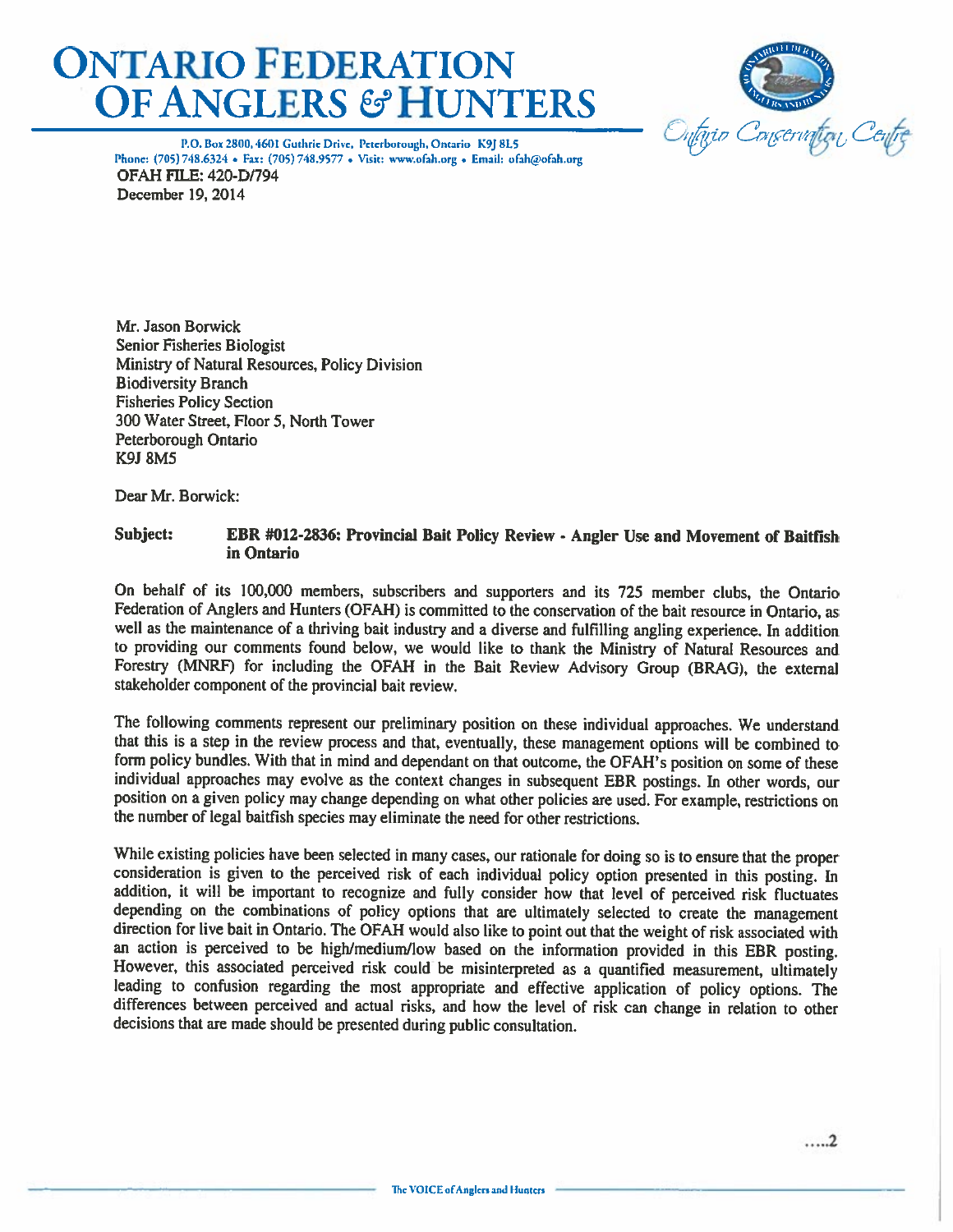Mr. Jason Borwick December 19, 2014 Page Two

# 3.1) Policy options for the type of bait used by anglers in Ontario

The OFAH supports the use of an established white and a black list of appropriate species for use as bait in Ontario. Reducing the number of legal baitfish species (Option B) would be acceptable if the reductions were justifiable in that they would serve to avoid species misidentification and the further spread of aquatic invasive species (AIS) in Ontario (e.g. Round Gobies being mistaken for Sculpins) without compromising regional or provincial bait supply. This would in-turn reduce the risk of AIS entering the bait pathway and provide a clean (AIS-free) source of bait, as well as an associated reduction in the perceived risk related to an angler's use and movement of bait. It would be important to consult widely with the bait industry and anglers regarding regionally popular bait species that would not make appropriate candidate species for removal from the white list.

# 3.2) Policy options for managing the scale of angler movement of bait

The OFAH supports the existing policies (no restrictions on angler movement). Both Option D (Single FMZ) and E (one or more watershed) are too fine in scale to allow for the practical use and effective management or enforcement of the live bait resource. Managers need to be able to integrate a management scheme that will account for commercial supply and demand, as well as realistic angler movements and the conservation of the baitfish resource. If it can be shown that angler movement needs to be restricted, then Option C (two or more FMZs combined) may allow for regional customization to accommodate the issues described above by combining FMZs to varying degrees from the Northwest, Northeast and Southern Regions of Ontario. However, to effectively initiate this option, a comprehensive regional understanding of both the bait industry and the angler's use of live bait is required (i.e. cannot be limited to a single theoretical model of bait movement). The scale of option B (Region or primary watershed) would allow for broad movements by anglers and would provide simple, regional separation. For both Options B and C, the specific delineation of boundaries would dictate whether or not the OFAH could support it.

There are more effective ways to reduce the risk of aquatic invasive species introductions than through the limitation of angler movements. If the presence of AIS or water-borne pathogens is minimized at the source, any perceived risk associated to angler movement would be negligible. Proper characterization of the risks (perceived and actual) associated with all aspects of this review must be weighted accordingly in advance of determining the scale of movement applied to the angler.

# 3.3) Policy options for angler storage of bait

The OFAH supports existing policies (storage of bait permitted without restriction). Anglers must maintain their ability to store bait to be able to utilize the resource. Banning the angler's ability to store bait (either selfharvested or bought commercially) could result in a significant reduction in the usage of live bait and lead to further detriment to the commercial bait industry and the angler's fishing experience in Ontario. It would be consistent to use the same scale for angler storage that is used for angler movement. The OFAH strongly believes that establishing a bait source that is as clean as possible is the best way to reduce any ecological risk associated with the use of live bait, and the most appropriate time for determining the scale of movement of bait would be after this target has been met.

# 3.4) Policy options for personal harvest of bait

The OFAH strongly supports the tradition of personal-harvest of live bait in Ontario. Banning the personalharvest of bait in Ontario is not an option. The maintenance of personal harvest is critical to the ability of an angler to enjoy the full-spectrum of angling experiences in Ontario. It is logical to apply the same scale of movement to anglers transporting, self-harvesting and storing bait. As with the other options discussed, once a strategy is developed to produce the cleanest source of bait possible, the perceived risks associated with the self-harvest of bait can be properly identified and weighed.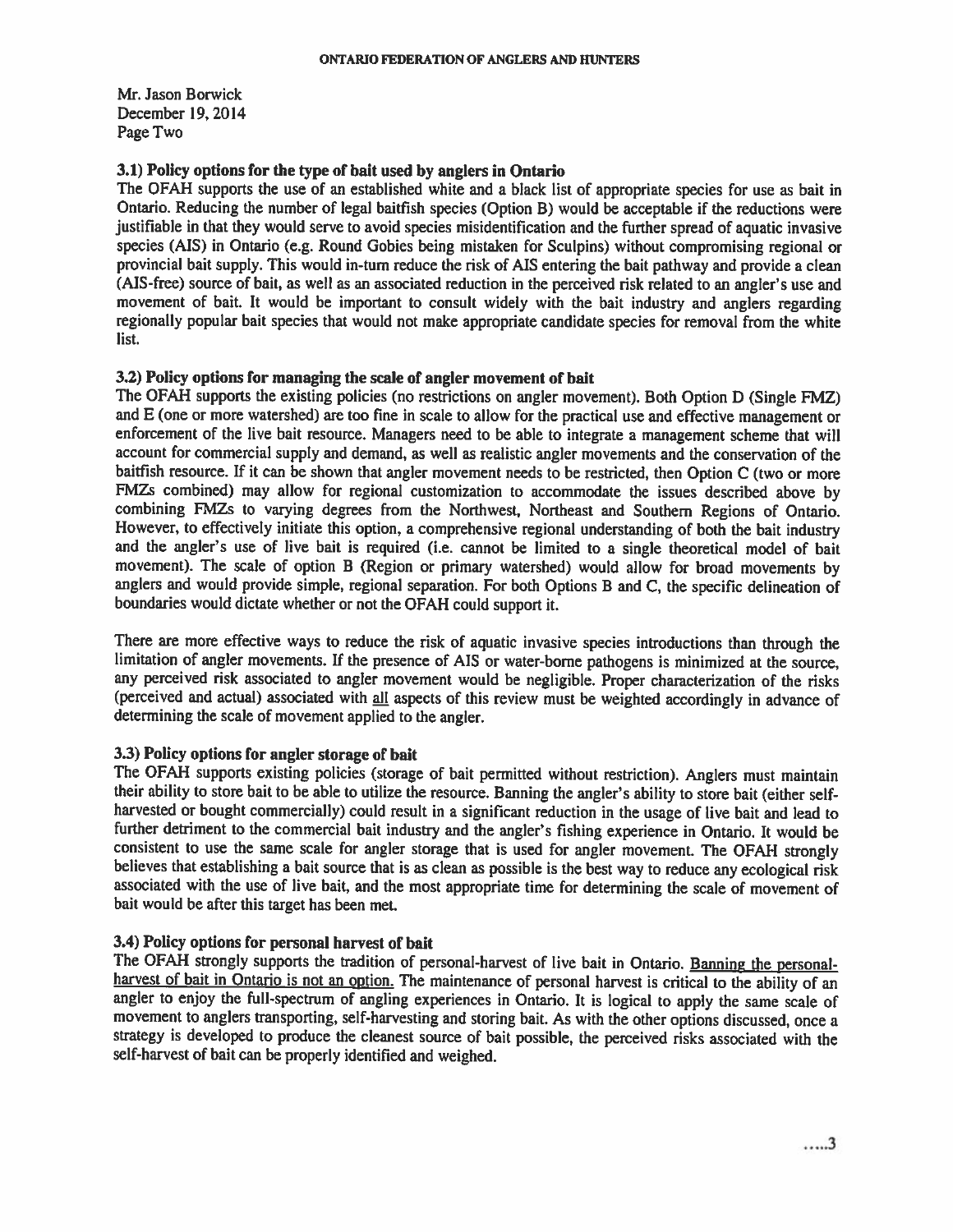Mr. Jason Borwick December 19, 2014 Page Three

# 3.5) Policy options for use of bait by anglers in defined sensitive areas

Unless there is a scientifically-supported rationale for restrictions on the type of angling method chosen by Ontario anglers, each waterbody should be managed based on the strategy adopted by the province. However, if a sensitive area is designated due to an aquatic species or habitat that would be critically impacted through the use of live bait, the OFAH may be able to support restrictions that were developed using scientificallysupported rationale and local consultation on a case-by-case basis. Using this rationale, the OFAH supports Option A; Existing policy – There are no restrictions to using bait in sensitive areas.

# **Conclusion:**

The OFAH strongly supports the maintenance of the right, under the provincial fishing licence, to harvest live bait. It is a time-honoured tradition that must continue to allow for the full range of angling experiences in Ontario. The OFAH also supports the bait industry and we feel that it is possible to manage this resource responsibly now and into the future. To properly manage the bait resource and reduce any potential risk of transferring AIS or water-borne pathogens, careful consideration must be made regarding the optimal point of management of the bait pathway. There is a strong sentiment among the bait industry that it is the angler's "turn" to be restricted. Anglers should not be restricted for the sake of "balancing" the burden of minimizing risks in the bait pathway. The goal of this exercise should be for optimal management – maximizing risk reduction with the fewest restrictions possible (on the collective group – anglers, dealers and harvesters). The most effective point of control for screening out AIS would be at the finest point of dispersion (i.e. the bait harvesters and dealers), rather than the widest point of dispersion (the anglers). This would not necessarily require closer management of the commercial bait industry. The identification and establishment of the best approach to developing the cleanest source of bait possible will reduce the risk associated with the overall use of the bait resource. Proper enforcement to ensure that people utilizing this resource (either commercially or recreationally) are following the rules and regulations, and a more targeted list of appropriate species for use as baitfish are powerful tools in reducing the amount of risk associated with the use of live bait.

The OFAH would also like to point out that there is an inherent cascading effect in combining these individual policy approaches into bundles. Presumably, there will be a reduction in the perceived risk of an activity related to the harvest, use or movement of live bait through the application of restrictions through this review process. That reduction in perceived risk should, therefore, be accounted for in any discussions about further restrictions on activities related to bait use (i.e. if restrictions are placed on the scale of movement of bait, then there is less need to make restrictions elsewhere).

Thank you again for the opportunity to comment and to participate as a member of BRAG. We look forward to continuing these discussions to ensure that Ontario's bait policies result in the best possible management without causing undue hardship to anglers, the industry or our aquatic resources.

Yours in Conservation,

Tom Brooke **Fisheries Biologist** 

TB/jb

**OFAH Board of Directors** CC: **OFAH Fisheries Advisory Committee** Angelo Lombardo, OFAH Executive Director Matt DeMille, OFAH Manager, Fish & Wildlife Services **OFAH Fish & Wildlife Staff**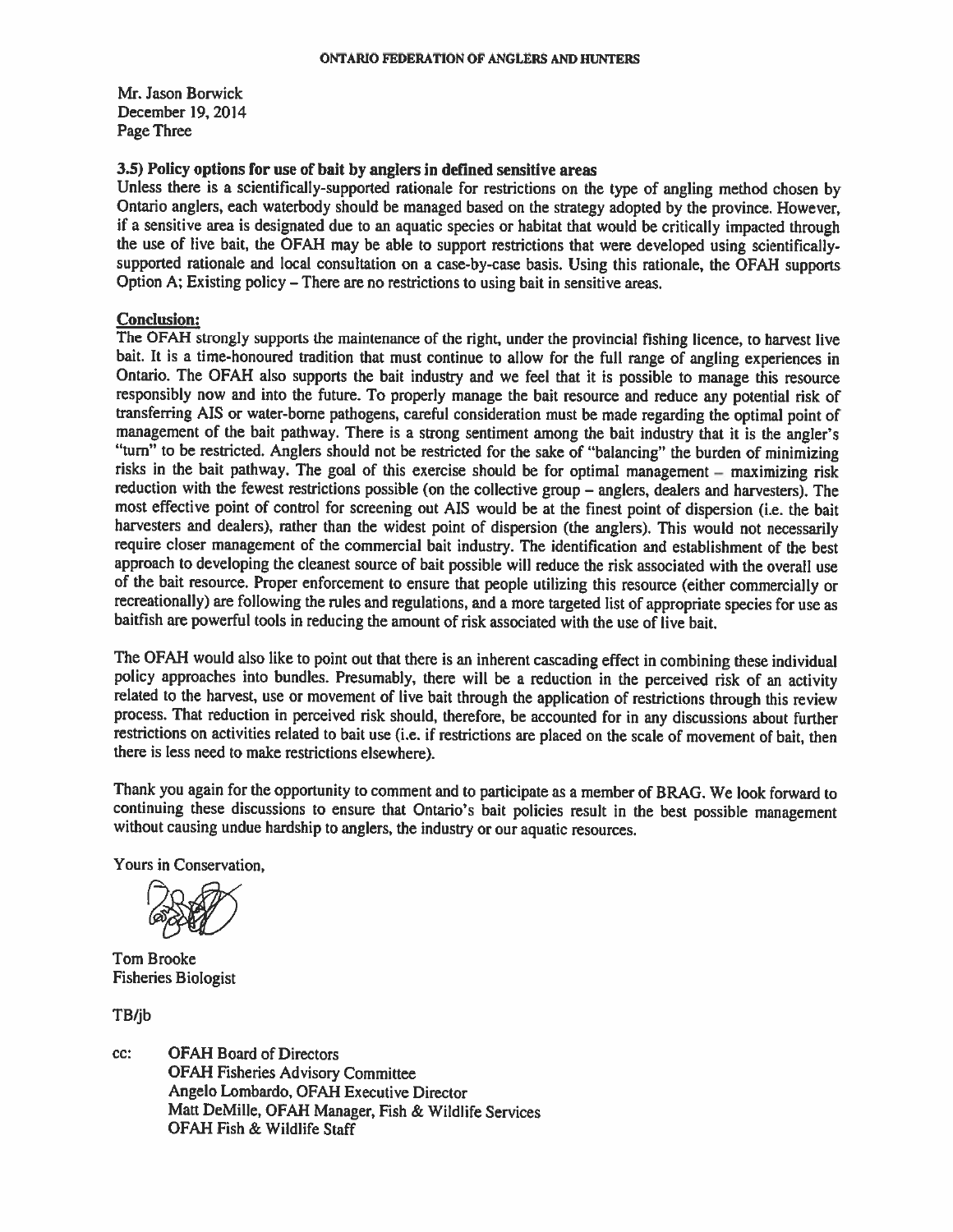**Policy Proposal Notice:** 

**Title:**

Provincial Bait Policy Review- Angler Use and Movement of Baitfish in Ontario

#### **EBR Registry Number:** 012-2836

**Ministry:** Ministry of Natural Resources **Date Proposal loaded to the Registry:** November 05, 2014

**Keyword(s):** Fish and Wildlife **|** Water **|** Conservation

The comment period for this proposal is now over.

#### **Description of Policy:**

The Ministry of Natural Resources and Forestry (MNRF) is undergoing a comprehensive review of provincial bait policies to help improve the management of bait (i.e., baitfish and leeches). There are 5 topics being addressed by the policy review: 1) Angler Use and Movement; 2) Parks and Protected Areas; 3) Commercial Sales and Transport; 4) Allocation; and 5) Reporting. The intent of the review is to determine how the ecological risks associated with the movement and use of bait can be minimized to help maintain healthy fisheries across the province, while also reducing the complexity of current management regimes and increasing business certainty to the bait industry.

The following goals have been established to guide the policy review: 1) Bait is managed to protect the health of aquatic ecosystems. 2) Sustainable use of bait resources enhances the quality of life for Ontarians by providing recreational, social and economic benefits. 3) Bait is managed to conserve the resource and maintain a viable bait industry. 4) Bait management is adaptable, effective, consistent across the province and simple to the to implement.

The harvest and use of live bait has been an important part of Ontario's fishing industry for nearly a century. There are approximately 1.65 million anglers (licenced and deemed licenced anglers) in the province, with over 58% of these anglers using live baitfish. Currently, anglers enjoy the convenience of being able to either buy bait commercially or harvest their own and the freedom to move their bait across the province with relatively few restrictions.

However, the movement of live bait poses ecological risks related to the spread of disease and invasive species and poses a significant risk to Ontario's fisheries, protected areas and biodiversity. Recently, management of the bait resource has become more challenging due to new environmental pressures (e.g., invasive species, diseases) that can threaten the health of fisheries and aquatic ecosystems.

This policy proposal addresses the first of the five topics of the review: Angler Use and Movement of Bait. Specifically, MNRF is evaluating potential options relating to the following six aspects of Angler Use and Movement:

1) The type of bait anglers are allowed to use (e.g., limited number of species) 2) The scale at which anglers can move bait, such as limiting movement to a specific region, to the Fisheries Management Zone(s) (FMZ), or within a watershed; 3) Angler's ability to store bait (e.g., angler's use of bait buckets and cribs) in lakes, rivers and streams and streams and streams and streams of  $\sim$ 4) Ability of anglers to harvest their own bait 5) Use of bait in defined sensitive areas (e.g., brook trout lakes, Arctic watershed)

#### **Contact:**

| Jason               |        | <b>Borwick</b>                |
|---------------------|--------|-------------------------------|
| Senior Fisheries    |        | <b>Biologist</b>              |
|                     |        | Ministry of Natural Resources |
| Policy              |        | Division                      |
| <b>Biodiversity</b> |        | <b>Branch</b>                 |
| <b>Fisheries</b>    | Policy | Section                       |
| 300                 | Water  | <b>Street</b>                 |
| Floor               |        | 5                             |
| North               |        | Tower                         |
| Peterborough        |        | Ontario                       |
| K9J                 |        | 8M <sub>5</sub>               |
| Phone:              | (705)  | 755-1916                      |
| Fax: (705) 755-2901 |        |                               |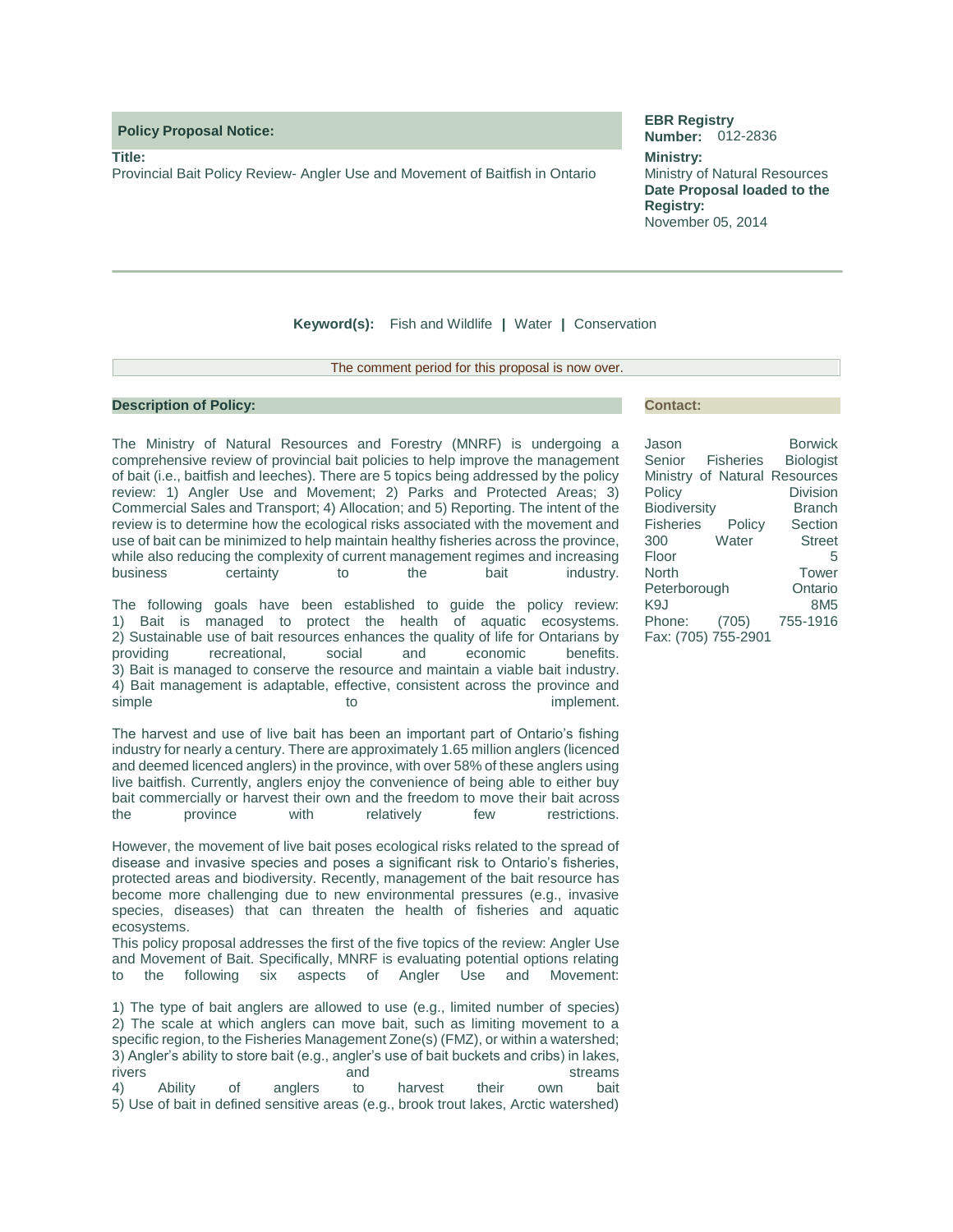MNRF has been working with an external stakeholder group (Bait Review Advisory Group [BRAG]) to look at all possible approaches with respect to bait use and movement by anglers, including the status quo. Options have been put forward and evaluated based on how well they meet the goals of the review. MNRF is soliciting feedback to help inform the review and refine the final policy options.

#### **Purpose of Policy:**

To invite comments on the proposed policy options being considered for managing the use and movement of bait (i.e., baitfish and leeches) by anglers.

#### **Other Information:**

In conjunction with this Environmental Registry posting, a short, online survey has been set up as a way of providing input into the possible range of policy options. The survey includes information about the options, and brief questions for ranking your preferences. The survey can be found at the following link: <https://www.surveymonkey.com/s/NS5BRVG>

If you do not wish to complete the survey, the same information about the policy options that is included in the survey can be found at the following link: [http://apps.mnr.gov.on.ca/public/files/er/Policy\\_Options\\_for\\_Angler\\_Use\\_\\_Move](http://apps.mnr.gov.on.ca/public/files/er/Policy_Options_for_Angler_Use__Movement_EN.pdf) [ment\\_EN.pdf](http://apps.mnr.gov.on.ca/public/files/er/Policy_Options_for_Angler_Use__Movement_EN.pdf) 

The following web links provide supporting information:

*Provincial Bait Policy Review:* Information notice advises the public of the provincial bait policy review being conducted by MNRF. Search ER# 012-1043

Angler use and movement addresses topic one of five. Other bait policy review topics will be addressed in separate postings, including: parks and protected areas; commercial sale and transport, reporting and allocation. Feedback on the options will assist with the update and development of new policies for bait management in Ontario.

*The Management of Bait in Ontario: A Review:*  This document provides information on the live bait industry in Ontario, including types of bait used, licence sales and harvest, economics, and the current approaches and challenges to bait management in Ontario and in other North American interventions.

<http://www.ontario.ca/environment-and-energy/management-bait-ontario-review>

*Risks and Impacts of Spreading Aquatic Invasive Species by the Recreational Use of Bait: A Literature Review* (Kerr 2013): This report reviews the recreational use of bait as a pathway for introducing and spreading aquatic invasive species and potential impacts to fisheries and aquatic ecosystems.

[http://apps.mnr.gov.on.ca/public/files/er/the-introduction-and-spread-of-aquatic](http://apps.mnr.gov.on.ca/public/files/er/the-introduction-and-spread-of-aquatic-invasive-species-through-the-recrreational-use-of-bait.pdf)[invasive-species-through-the-recrreational-use-of-bait.pdf](http://apps.mnr.gov.on.ca/public/files/er/the-introduction-and-spread-of-aquatic-invasive-species-through-the-recrreational-use-of-bait.pdf) 

*Permitted Baitfish Species:*  This document identifies the 48 species of legal baitfish in Ontario [http://www.ontario.ca/environment-and-energy/what-kinds-baitfish-can-i-use-live](http://www.ontario.ca/environment-and-energy/what-kinds-baitfish-can-i-use-live-bait)[bait](http://www.ontario.ca/environment-and-energy/what-kinds-baitfish-can-i-use-live-bait) 

*Bait for Personal Use:*  This document provides details on possession limits, allowable capture methods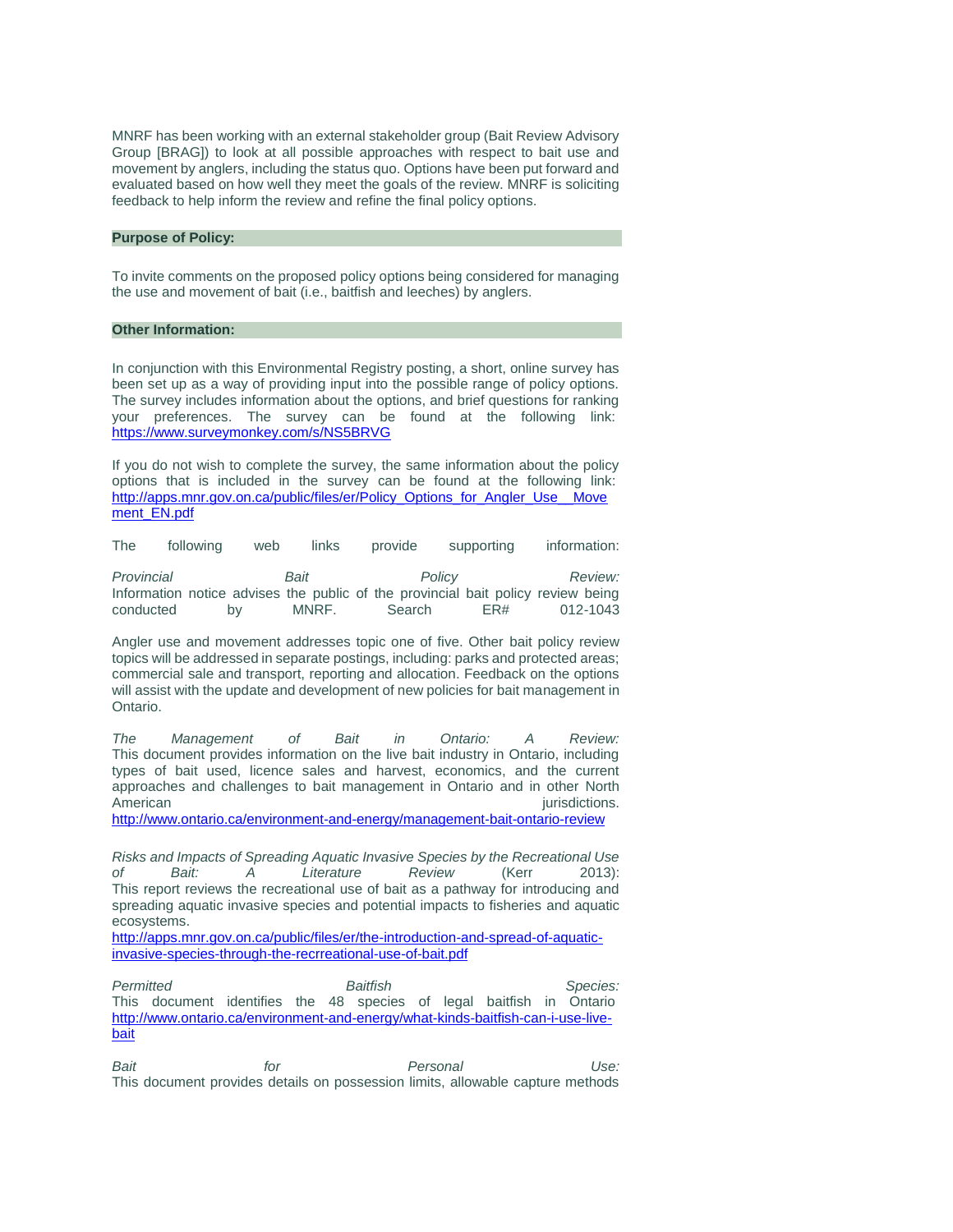and other conditions related to live bait. <http://www.ontario.ca/environment-and-energy/fishing-live-bait>

*Fisheries Management Zone (FMZ) maps:*  This map shows the 20 different Fisheries Management Zones in the province. <http://www.ontario.ca/environment-and-energy/fisheries-management-zones>

#### **Public Consultation:**

This proposal was posted for a 44 day public review and comment period starting November 05, 2014. Comments were to be received by December 19, 2014.

All comments received during the comment period are being considered as part of the decision-making process by the Ministry of Natural Resources.

Please Note: All comments and submissions received have become part of the public record.

#### **Other Public Consultation Opportunities:**

As part of the Provincial Bait Review, policy options relating to the use and harvest of bait in Provincial Parks and Protected Areas are currently posted on the Environmental Registry for public comment. Comments may be provided by searching ER# 012-2835:

or may be provided by completing the following survey: <https://www.surveymonkey.com/s/BSQ578H>

Policy options have been developed in consultation with a Bait Advisory Review Group (BRAG) comprised of 13 provincial stakeholders with an interest in bait management. BRAG will continue to be engaged in the bait policy review process.

Aboriginal communities and provincial treaty organizations have been informed of the policy review and invited to comment.

Direct written notice of the policy review was sent to stakeholders and other interested **groups** and individuals.

MNRF will seek additional public comment on proposed bait policies in the future, as appropriate.

Add Notice into My Watch List

The materials on this web site are protected by Crown copyright. You may copy and re-distribute any of the Environmental Bill of Rights information on this web site provided that the contents remain unchanged and the source of the contents is clearly referenced. You are not permitted to alter or add to the contents.